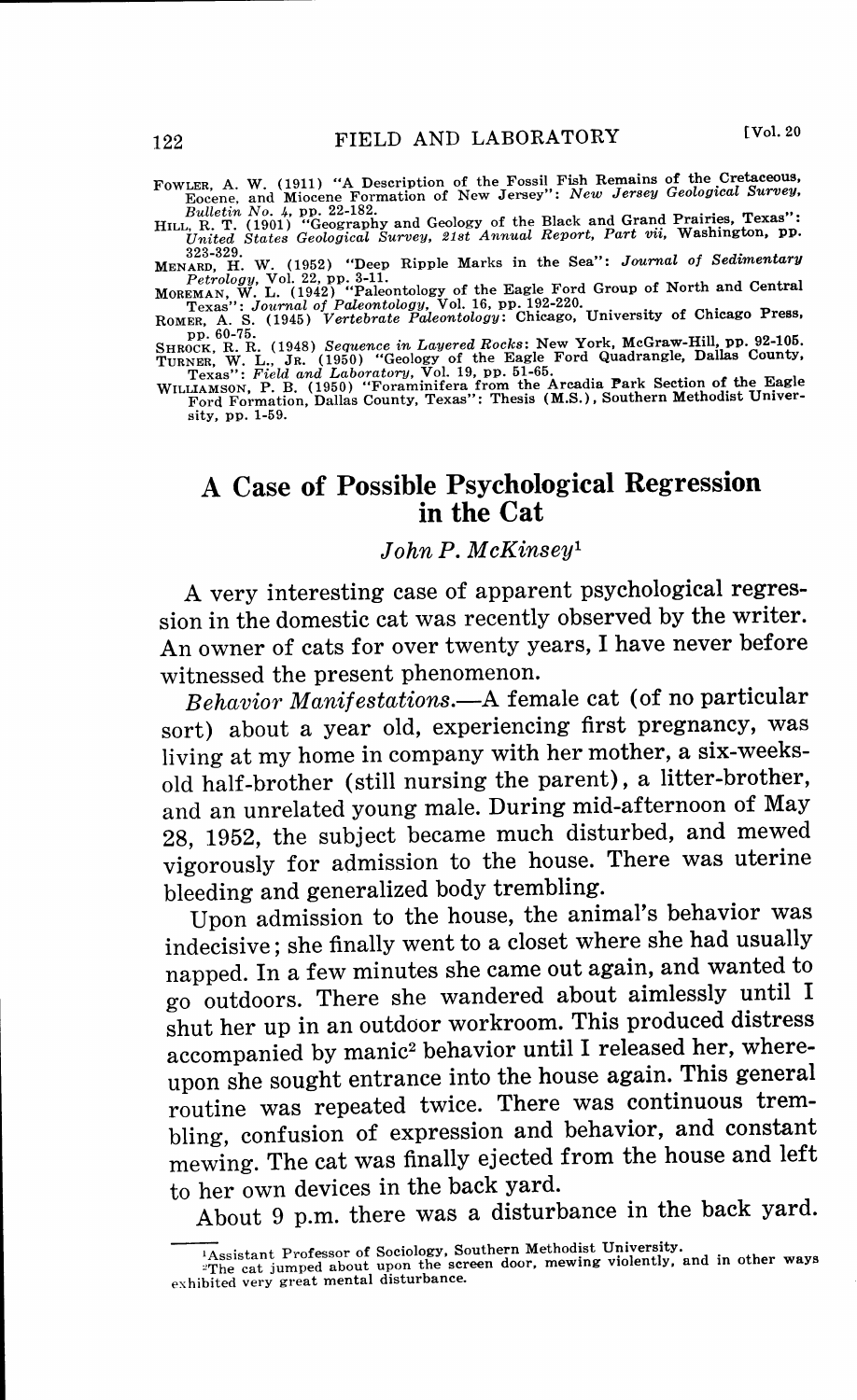Investigation disclosed three kittens, all dead, in wide distribution over the yard: one in a lawn chair and the others scattered about the vard—this could have been the result of their being carried by the other cats in the yard. The new mother ignored her dead kittens completely, but showed eagerness for petting and for food. Entrance into the house and feeding did not produce complete satisfaction; aimless wandering and confusion continued. The animal was finally ejected.

The next morning we found the new mother in company with her own mother's 6-weeks-old kitten, *both nursing the common parent.* The behavior-disturbance was gone, and the characteristic nursing motions of paws were in evidence. The common parent accepted the nursing of the full-grown cat. Removal of the subject from her mother produced distress; food was refused and fear-symptoms appeared. Return to the parent relieved distress, and nursing was resumed. Complete association with the parent was maintained during the rest of the day, at least it so appeared at every time of observation.

Thirty-six hours after the onset of trauma, readjustment to the pre-delivery conditions was complete, and no further aberrations have appeared. It is notable, however, that the subject now received the playful advances of the 6-weeks-old kitten with eagerness, while during pregnancy she had shown open hostility to the younger animal.

*History and Remarks.*—The subject had been a very precocious kitten, exhibiting responsive behavior, play, and coordination much earlier than her litter-mates. Physical development had been normal; the animal had been wormfree, or at least not subject to convulsive fits. When the subject had reached an age of six months, overt "neurotic" symptoms appeared; she showed generalized tremor when disturbed, and irrational fear at slight stimulation. There was marked reluctance to going outdoors, toilet habits reverted to kittenhood. No explanation of this nervousness is available. After about a month these overt symptoms disappeared. I know of no physical trauma which could explain this early disorder.

The immediate prenatal disorganization and the accompanying distress during delivery were abnormal. There